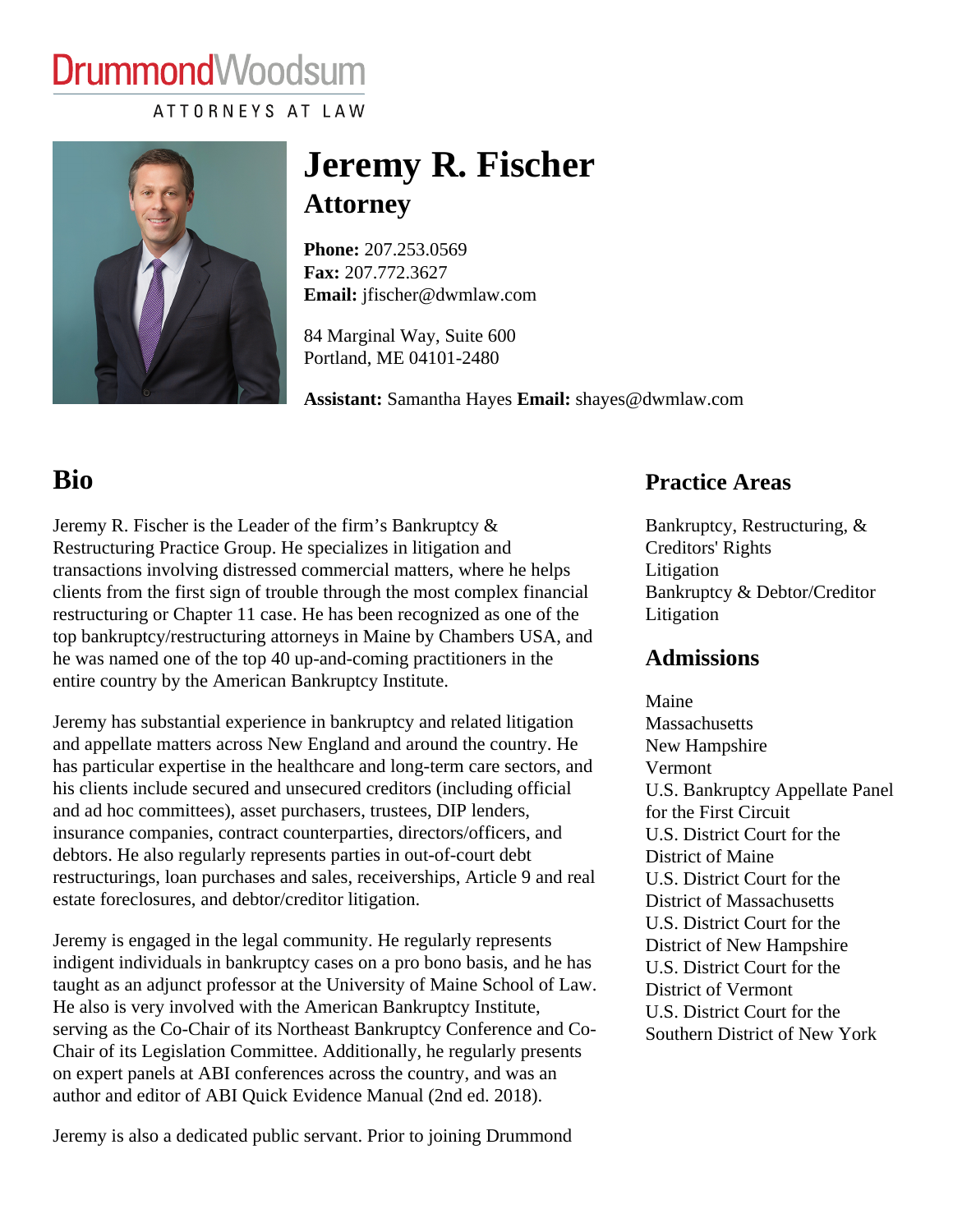Woodsum, he served three terms in the Maine Legislature and was the House Chairman of the Appropriations Committee. Since leaving office, he has focused on public education and rural economic development issues. He is the board chair for Jobs for Maine's Graduates, a non-profit that supports public school students at risk of dropping out to succeed in their education and careers; he advises the Governor and her cabinet on early childhood issues poluding the expansion of pre-K programs of he is the board chair for the Loring Development Authority, an organization that promotes economic development and job creation in Maine's northernmost county.

In his free time, Jeremy enjoys spending time with his wife than the left [sons](https://dwmlaw.com/wp-content/uploads/2022/06/PPH-Father_s-Day-June-20-2021.pdf)-especially if it's active time outside – whether it's a game of pond hockey, backyard baseball, hiking, or even yard work.

#### **Education**

University of Maine School of Law, J.Bumma cum laude

University of Michigan, B.A. summa cum laude

#### **Recognition**

- ABI Publication Award for writing and editing the ABI Quick Evidence Manual (2nd Edition)
- New England Super Lawyers, Bankruptcy, Rising Star
- Chambers USA, Maine, Bankruptcy/Restructuring
- Best Lawyers USA, Bankruptcy and Creditor Debtor Rights, Insolvency and Reorganization Law; Bankruptcy Litigation; Commercial Litigation
- American Bankruptcy Institute, 40 Under 40

#### Representative Clients & Matters

In re Lincoln Paper and Tissue (Maine) deremy represented the Official Committee of Unsecured Creditors in the Chapter 11 bankruptcy of this paper company. His team successfully litigated or settled claims against directors, officers, and owners of the debtor company for breaches of fiduciary duty and fraudulent transfers, recovering millions for unsecured creditors.

In re Sanctuary Care (New Hampshire) leremy represented a bank in facilitating a distressed sale of a nursing home through a Chapter 11 bankruptcy. In the process, his team made a debtor in possession (DIP) loan, which was repaid in full.

In re Montreal Maine & Atlantic Railway Ltd. (Maine): After this railroad experienced a catastrophic explosion that killed 47 people, it filed for bankruptcy in Maine and Quebec. Jeremy represented the purchaser of the assets out of bankruptcy, including shielding the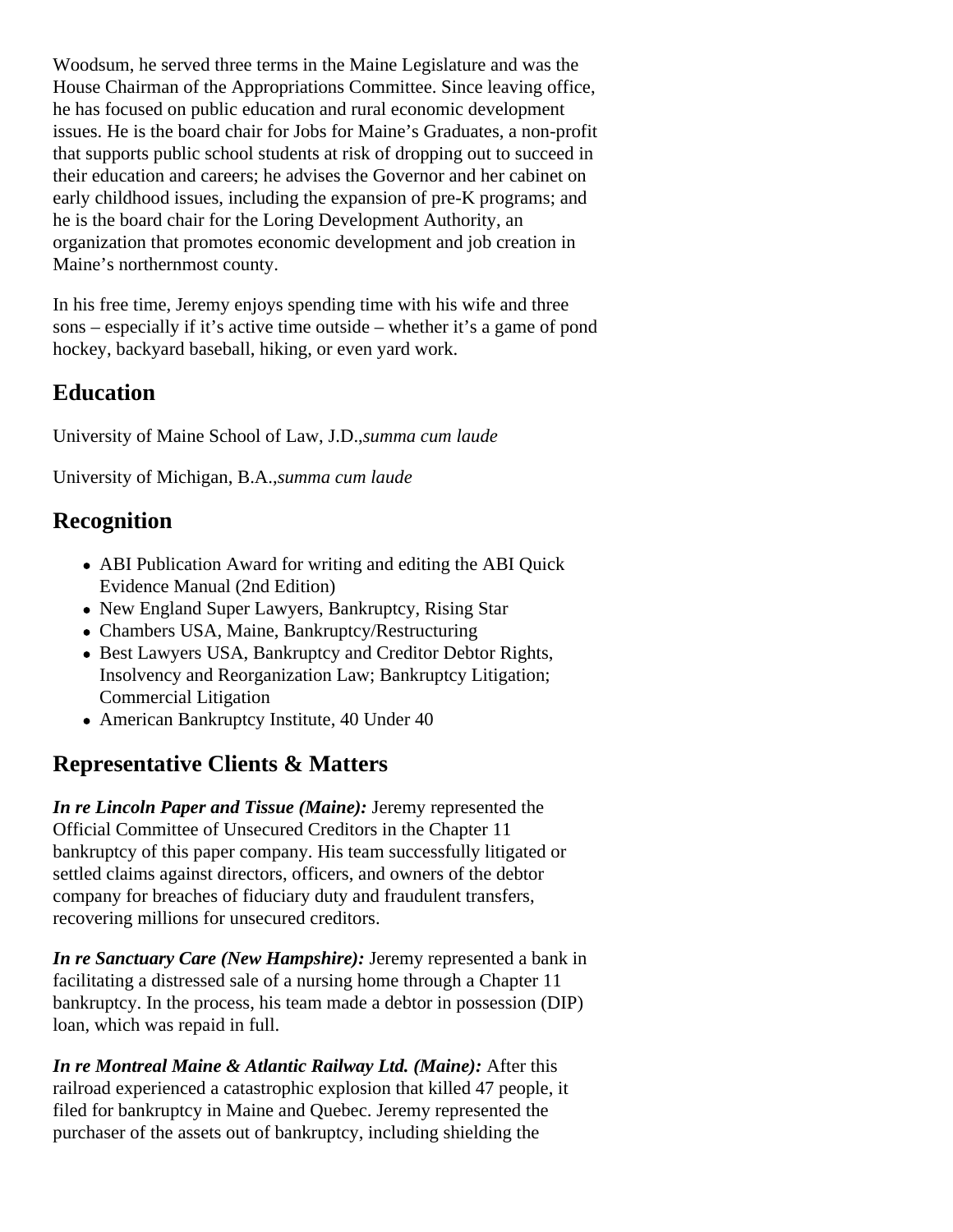purchaser from successor liability related to the explosion and negotiating a historic environmental settlement with the State of Maine.

*In re IDL Development (Massachusetts):* Jeremy represented the owner of intellectual property that was stolen by a competitor who then filed for bankruptcy to try to shield the IP from recovery. He led a team of bankruptcy and litigation experts that protected the client's interests in the IP and preserved claims against both the competitor and the company that it subsequently sold the IP to.

*In re Calais Regional Hospital (Maine):* Jeremy represented the Official Committee of Unsecured Creditors in the Chapter 11 case of a rural critical access hospital. His team successfully negotiated a Chapter 11 plan with the senior secured lenders that sold the hospital to a strategic partner, which preserved a rural healthcare provider, saved jobs, and maximized the recovery for all creditors.

#### **Publications**

*ABI Quick Evidence Manual (2nd Edition)* (2018)

#### **Memberships**

American Bankruptcy Institute *Co-Chair of the Litigation Committee; Northeast Advisory Committee*

Turnaround Management Association *Maine Advisory Committee*

Maine State Bar Association

#### **Community/Public Service**

Maine Legislature *Member, 2002-2008 (Chair, Appropriations 2006-2008)*

Jobs for Maine's Graduates *Chair of Board of Directors*

Loring Development Authority *Chair of Board of Directors*

Governor's Early Childhood Advisory Committee *Member*

Educate Maine's Early Childhood Advisory Committee *Member*